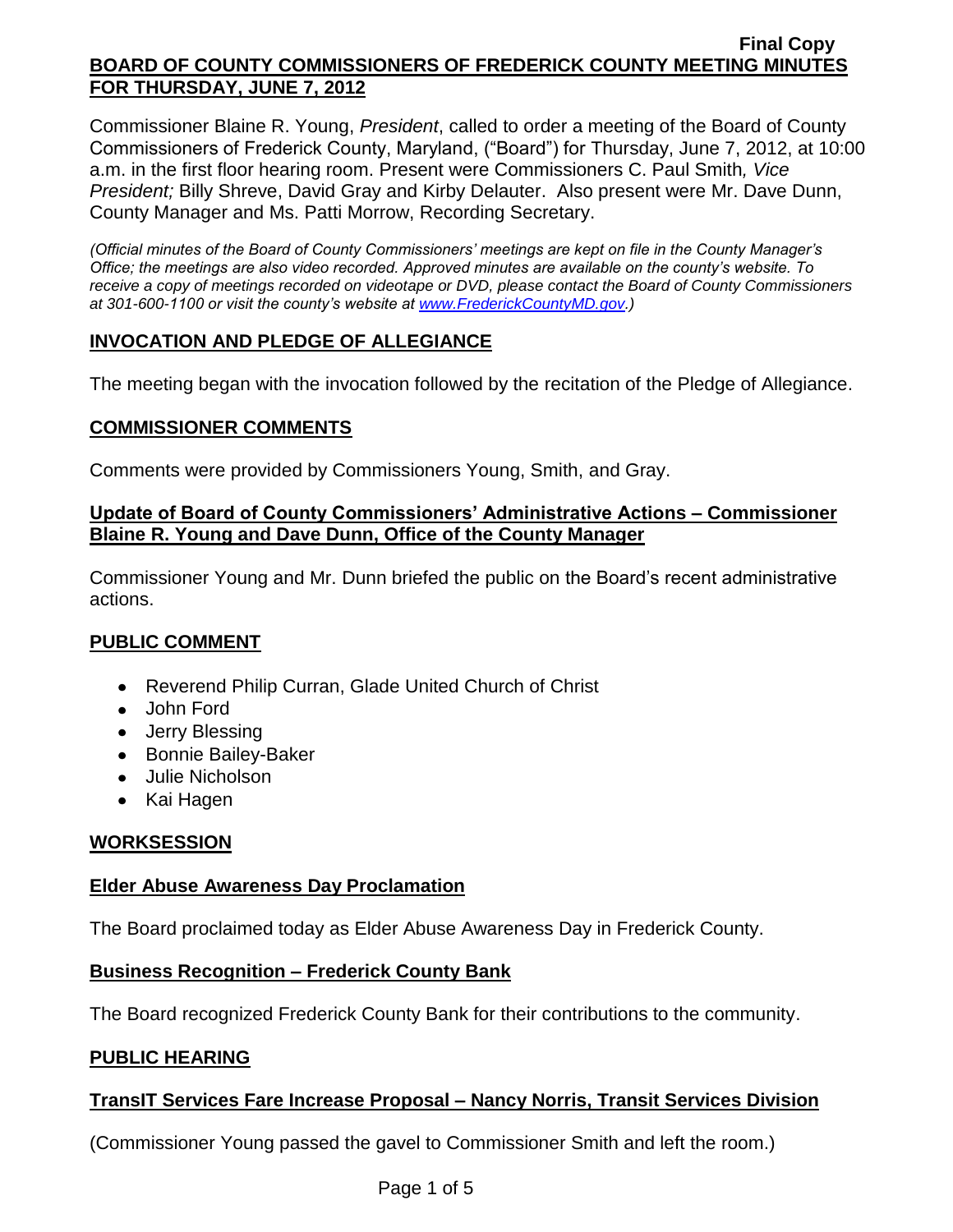A public hearing was held, as duly advertised, on the proposed fare increases for TransIT services.

Ms. Norris presented the proposal to the Board.

Public comments were heard from:

- Richard McDonald
- Jamey George
- Mary Kemp
- Joshua Rouch
- Paul Hartman
- Joan Bacashital
- Diane Vander Weyden
- Jonathan Warner
- Bonnie Bailey-Baker
- Julie Nicholson
- Patty Elsberry
- Diane Smolley
- Kimberly Mellon
- Jackie Minick

No action was taken by the Board as this public hearing was for the benefit to receive public comments. The Board will make a decision at their meeting scheduled for Thursday, June 21.

(Commissioner Young returned to the room and Commissioner Smith passed the gavel back to him.)

# **WORKSESSION**

# **Residency Requirement for the Workforce Development Board (WDB) Members – Laurie Holden, Citizens Services Division**

Ms. Holden and Ms. Rose Davis, WDB member, commented on the request to consider the elimination of the Frederick County residency requirement for WDB members.

Public comment was heard from:

• Bonnie Bailey-Baker

Commissioner Smith moved to amend resolution #05-42 by adding a new third paragraph:

*BE IT FURTHER RESOLVED these provisions do not apply to the Frederick County WDB.*

Commissioner Shreve seconded the motion that passed 5-0.

(A copy of the approved/adopted resolution can be obtained in the County Manager's Office or from the county's website, [www.FrederickCountyMD.gov.](http://www.frederickcountymd.gov/))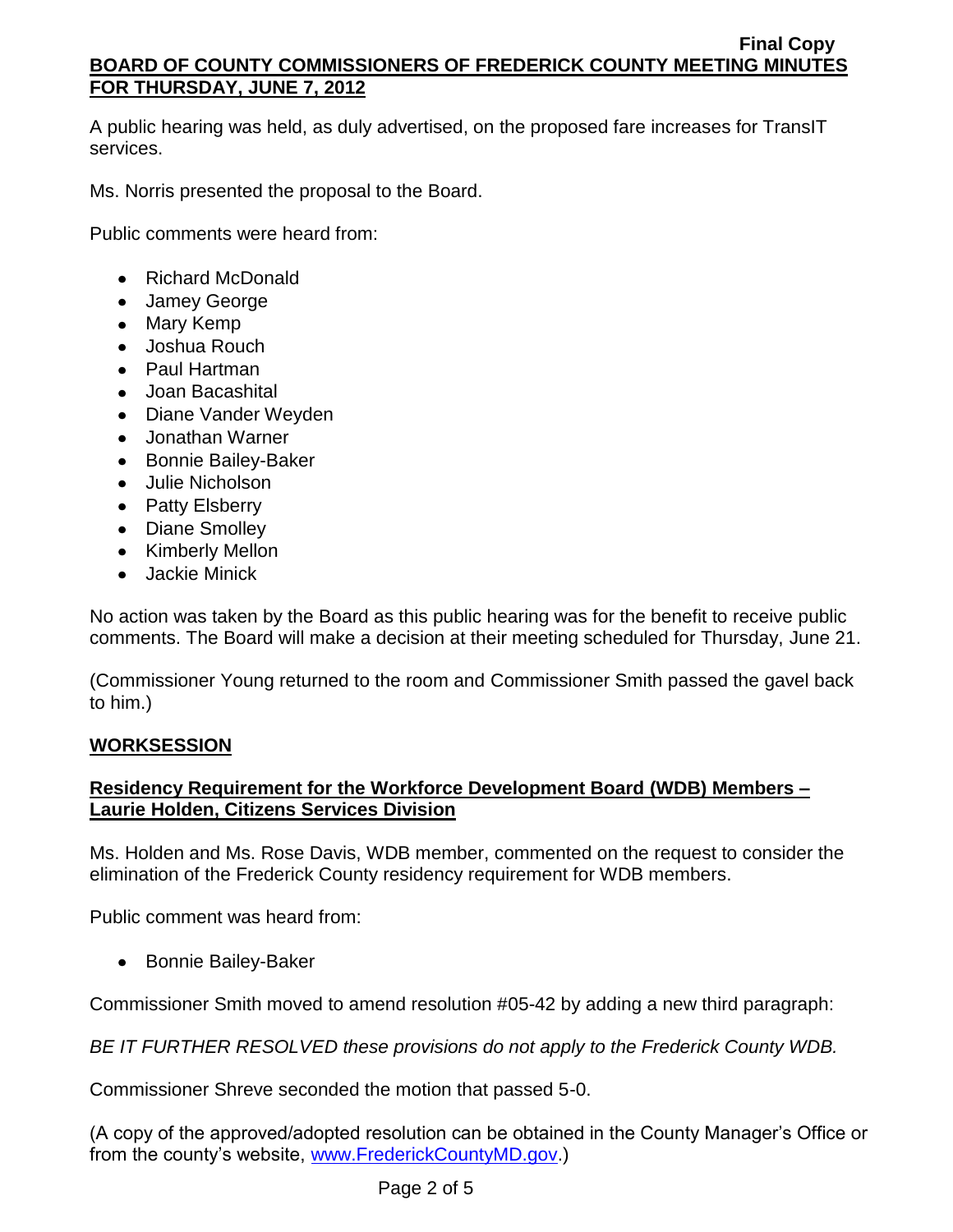## **Business Updates – Helen Riddle, Business Development and Retention Division**

Ms. Riddle updated the Board on business activity in Frederick County.

### **New Market Fire Station Renovation Project – Doug Orner, Office of the County Manager**

Mr. Steve Leatherman, Fire and Rescue Services Division (DFRS), Mr. Paul Hackey, President; Mr. Ben Nalborczyk, Chief; Mr. Robert Skelton, New Market Volunteer Fire Company, were present to request support from the Board on the immediate renovation project of the existing fire hall site located at 76 West Main Street, New Market.

Commissioner Young moved to support the request for the fire station renovation project and to proceed with discussions of visions for the next 10 – 15 years. Commissioner Smith seconded the motion that passed 5-0.

Mr. Tom Owens, DFRS, noted the Capital Improvements Program would be readjusted in FY 2014.

### **CONSENT AGENDA**

The following items were presented on the consent agenda:

#### BID AWARDS

Purchasing Memo #12-204 – Health and Consulting Services (Contract Renewal) Award to: Bolton Partners, Inc. Award amount: \$35,000.00

Purchasing Memo #12-208 – IIT Contracted Services Award to: L-3 Services, Inc. STRATIS Award amount: \$119,920.00

### BOARD OF EDUCATION (BOE) EXPENSE FUND AMENDMENT

School Construction Expense Fund Amendment - #12-11 & County BT #12-181

#### GRANT

Governor's Office of Crime Control and Prevention – FY 2013 Edward J. Byrne Memorial Justice Assistance Grant Application – Marty Gallagher, Sheriff's Office

Commissioner Smith moved to approve the consent agenda as presented. Commissioner Shreve seconded the motion that passed 5-0.

(The Board adjourned the meeting at 12:30 p.m. for a lunch break.)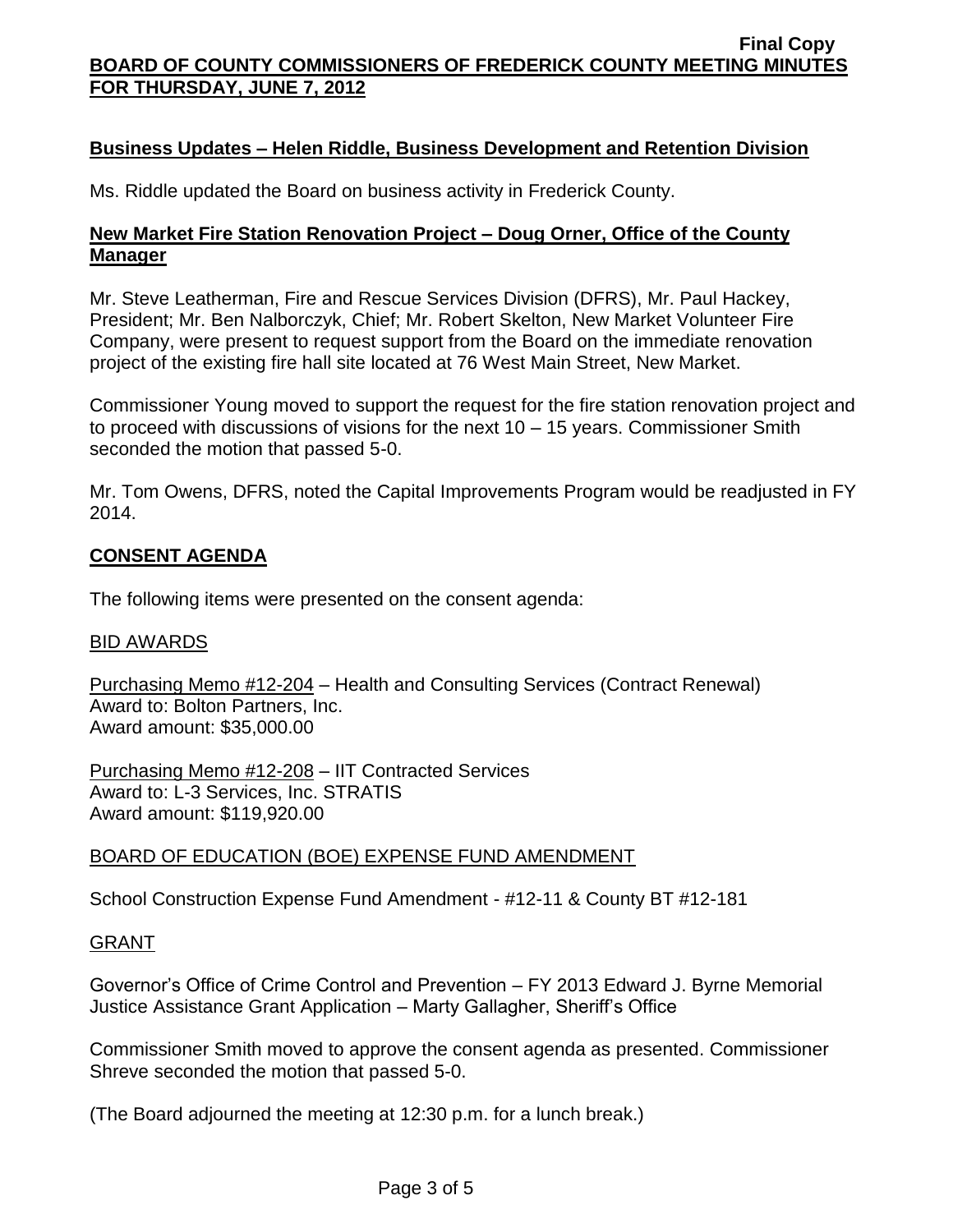Commissioner Young reconvened a meeting of the Board of County Commissioners of Frederick County, Maryland, ("Board") for Thursday, June 7, 2012, at 1:30 p.m. Present were Commissioners C. Paul Smith*, Vice President;* Billy Shreve, David Gray and Kirby Delauter. Also present were Mr. Dave Dunn, County Manager and Ms. Patti Morrow, Recording Secretary.

## **ADMINISTRATIVE BUSINESS**

### **Adoption of the FY 2013 Operating Budget and the FY 2013 Capital Budget; and Approval of the FY 2013 – 2018 Capital Improvements Program (CIP) – Regina Howell, Finance Division**

Ms. Howell and Ms. Kelly Weaver, Finance Division, presented the proposed budgets.

It was requested to vote separately on the capital and operating budgets.

Commissioner Smith questioned the changes to the non-profit funding in the operating budget.

Commissioner Gray moved to take \$113,702.00 from the unanticipated expenditure fund and put towards the select list of non-profits provided by Commissioner Smith. The motion did not receive a second.

Commissioner Young moved to adopt the FY 2013-2018 CIP. Commissioner Smith seconded the motion that passed 5-0.

Commissioner Young moved to approve the FY 2013 Operating Budget as presented. Commissioner Delauter seconded the motion that passed 4-1 with Commissioner Gray opposed.

(A copy of the approved/adopted ordinance can be obtained in the County Manager's Office or from the county's website, [www.FrederickCountyMD.gov.](http://www.frederickcountymd.gov/))

Commissioner Smith moved to approve the FY 2013 Capital Budget as presented. Commissioner Delauter seconded the motion that passed 5-0.

(A copy of the approved/adopted ordinance can be obtained in the County Manager's Office or from the county's website, [www.FrederickCountyMD.gov.](http://www.frederickcountymd.gov/))

### **Commission For Women's LPGA Futures Tour Contract – Pat Rosensteel, Citizens Services Division**

Ms. Sharon Dobson, President, Ms. Tish Honse and Ms. Jennifer Charlton-Shuldes, Commission For Women, were also present for the request of approval for a contract between Frederick County and the Symetra Tour to hold the LPGA Futures Tournament at Musket Ridge Golf Club.

A lengthy discussion ensued on the proposed contract.